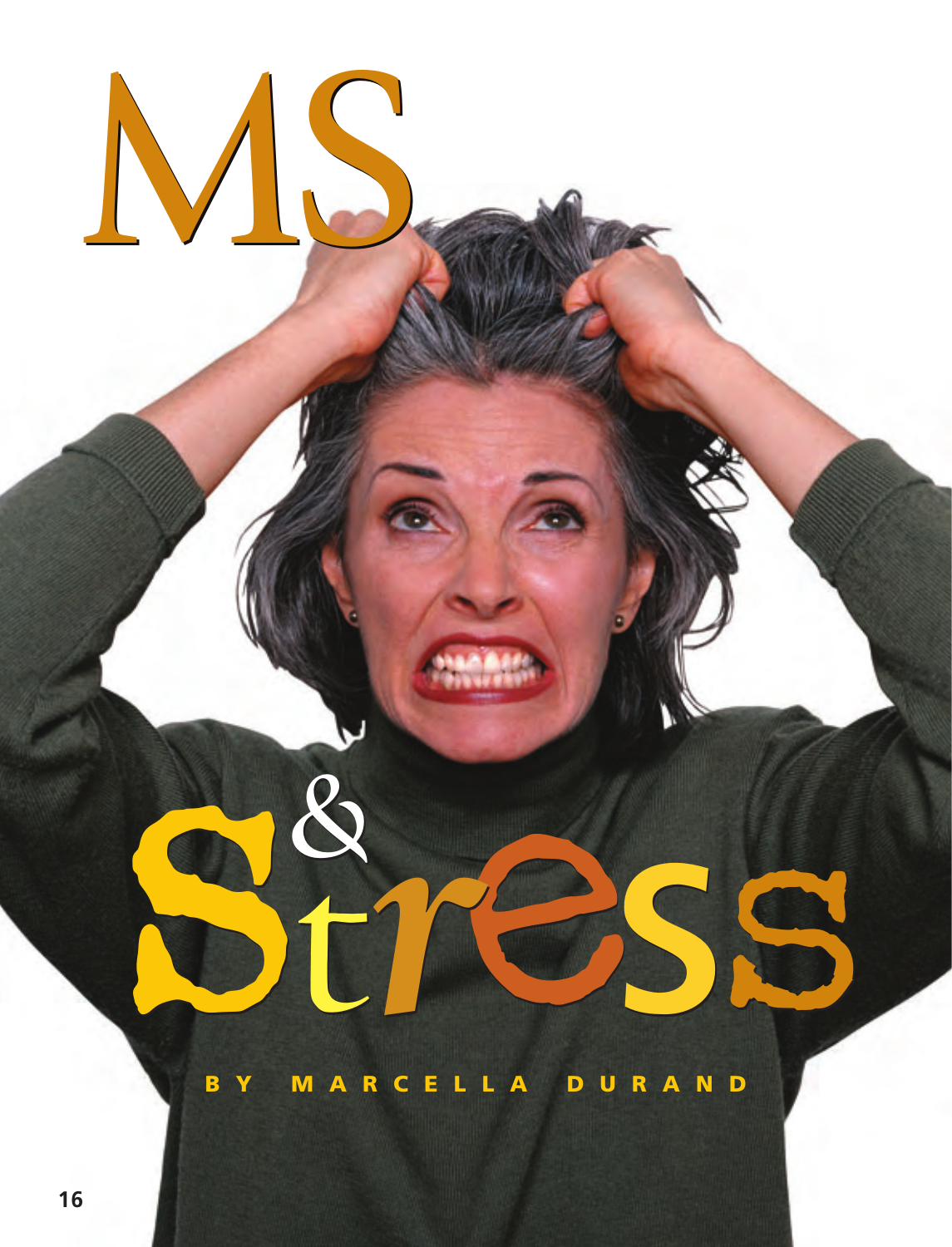close friend of mine is planning her wedding. At dinner a few nights ago, while describing the preparations, she became increasingly distraught. Finally she stopped, Close f<br>
her w<br>
nigh<br>
the<br>
looked up at me

looked up at me sadly, and sighed, "I guess I just don't handle stress very well."

My first thought was, who does? Whether getting married, starting a new job or leaving an old one, or dealing with the loss of a loved one, life can sometimes seem overwhelming. And being told we need to reduce our stress often makes us feel even more pressured: taking yoga classes or practicing deep breathing are just more things to add to our to-do list.

> Ironically, even though everyone experiences it, stress is difficult to define objectively. "Different people really mean different things when they talk about stress," said Nicholas LaRocca, PhD, the director of Health Care Delivery and Policy Research for the National Multiple Sclerosis Society. "Not just the general public, but scientists, too."

There are many kinds of potentially stressful situations, and each person has his or her own response. One person may be devastated by the loss of a job, while another may find working fulltime stressful. There's everyday stress, like being stuck in traffic, or there's traumatic stress, such as divorce or loss of a child. There are even general stresses brought on by war or terrorism.

Multiple sclerosis brings its own kinds of stress. New York City paramedic Maggie Staiger was diagnosed in August 2001, and a month later she worked as a paramedic at the World Trade Center site. "All these things are happening—you have to give yourself shots, your whole life changes—and then everyone tells you to try not to get stressed out. How in the world are you not supposed to get stressed out?" she said.

## **Stressing over stress**

Dr. LaRocca calls it "stress related to worrying about stress." If you think that stress could cause an exacerbation—which has never been definitively proven—then you may stress over managing your stress.

Rosalind Kalb, PhD, director of the Society's Professional Resource Center, agreed. "People can be so worried about anything making their disease worse that it becomes another stress in and of itself." In addition, friends or family members may feel responsible or guilty for causing stress, thinking that they may be worsening a person's MS.

"Issues that need to be discussed sometimes don't come up because a family member is afraid to bring them up," Dr. Kalb said. "Rather than being brought out into the open and resolved, they get swept under the carpet because the person doesn't want to bring up something that might upset the loved one with MS."

"One idea I find incredibly offensive is the idea that I wouldn't have MS if I'd managed my stress better," Staiger said. "There's the implication that if you can affect it with your mind then it was caused by your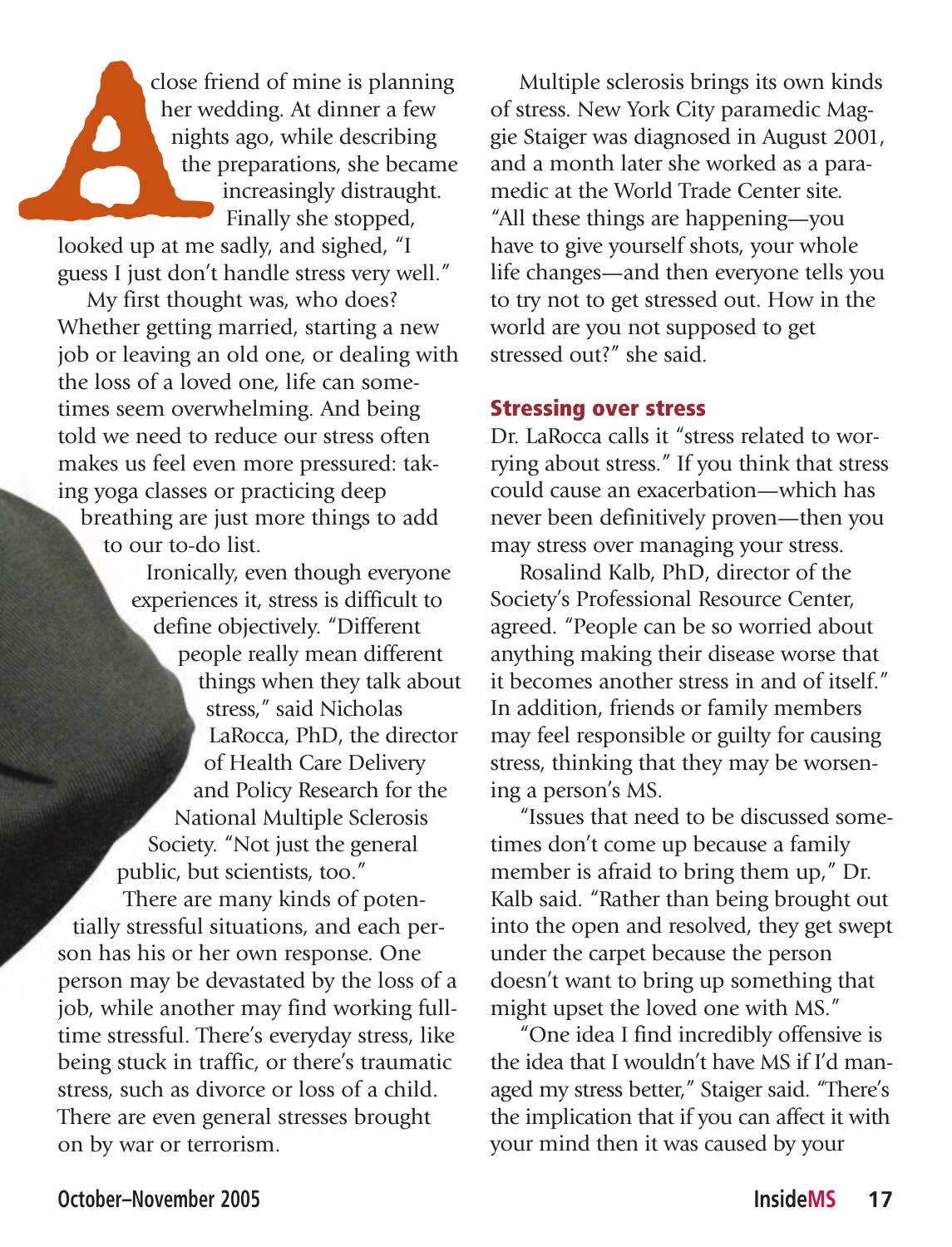mind." She adds, "When I first got diagnosed, and then there was the World Trade Center, I was reading all this stuff about MS that emphasized 'try to avoid stress, try to avoid stress.' I thought, this is horrible! But I realized that, while I can't really avoid stress, I **can** change my reaction to stress."

# **The missing link**

The first thing to know is that while stress can make us **feel** worse, whether upsetting our stomachs or knotting our neck muscles, no research group has been able to prove any direct cause-and-effect relationship between MS and stress. Many have tried.

"There's no doubt that there is a link in a general sense between stress and other things that happen to the human body," Dr. LaRocca said. "But what they are and how they operate in each case is not so clear." He added, "People get caught up in this question: Is stress making MS worse? I think we need to focus deeper than that and try to define stress in a scientifically rigorous way and then relate it to what's happening to the immune system."

Dr. Kalb agreed. "If people say they feel worse, I believe them, but we just don't know what the mechanism is." It's difficult to separate out the general effects of stress—such as making people feel more tired or jittery—from what actually happens to the immune system when it is under stress. The immune system is made up of many different elements working together, almost like a web. It is a mistake to point to a single factor, like stress, and blame it for everything.

"It's important for people with MS to

know that there have been a lot of studies, but we still don't have conclusive evidence that stress causes exacerbations. I personally doubt that it causes them alone," said David Mohr, PhD, an associate professor in the department of Psychiatry and Neurology at the University of California, San Francisco.

Dr. Mohr recently conducted a "metastudy" of 14 studies on MS and stress, which was published in the March 19, 2004, issue of the **British Medical Journal**. While the data from that study shows an association between stress and exacerbations, Mohr is careful to point out many variables, such as medications, or a

**"It's important for people with MS to know that there have been a lot of studies, but we still don't have conclusive evidence that stress causes exacerbations."**

viral or bacterial infection. Time is also a major factor, in more ways than one.

When people remember a stressful event, they do so through hindsight. Since memory is often kind, small details tend to get erased and large details can become linked in a way they weren't in reality. "Life is full of stress," Dr. LaRocca said. "You can always find some sort of stressful situation in your life." He pointed out that one of the dilemmas scientists face is that it's "very difficult to go back and retrospectively look at this before people developed MS."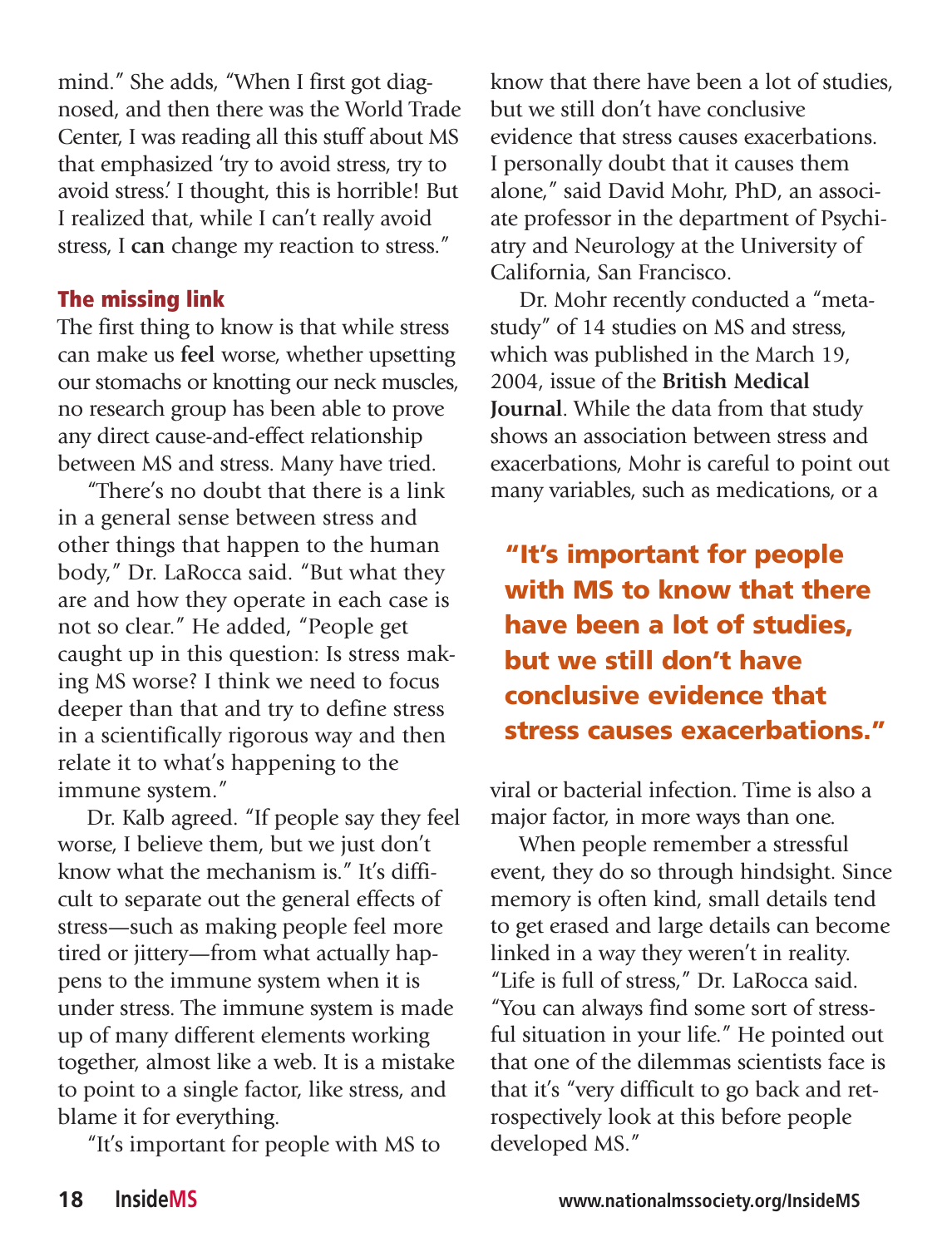

#### **What is known about stress?**

Stress initially acts to protect you, releasing chemicals that make your reactions sharper and your mind move faster. Interestingly, the main hormone released during stress, cortisol, is anti-inflammatory, and derivatives of cortisol, such as prednisone, are often used to treat exacerbations. Dr. Mohr said that one possibility is that it's not stress itself that helps cause problems, but rather the resolution of stress, when levels of anti-inflammatory cortisol drop.

Dr. Mohr also points out that exacerbations may originate **before** stressful events. "Processes are going on that may occur over months, and your body is trying to manage those," he said. "Sometimes those processes get shut down, and sometimes they go on to become fullblown exacerbations." If you are stressed when no exacerbation is developing, then nothing may happen. However, if you are stressed when an exacerbation is developing, Dr. Mohr said, "it **may** increase the risk a little bit." In other words, stress alone will not cause an exacerbation, but it might be one factor in a complex set of factors that lead to an exacerbation.

"Saying that stress causes exacerbations is certainly premature," Dr. Mohr said. He is currently enrolling people

with MS in the San Francisco Bay and Seattle areas in a study designed to track whether learning stress management techniques can reduce development of new brain lesions or occurrences of new exacerbations. For information about participating, call 800-923-1033 or visit **www.ucsf.edu/bmrc**.

### **Eliminating stress?**

Getting rid of stress is not the same as cutting out french fries. "People with MS have at times been told to quit their jobs to avoid job-related stress," Dr. LaRocca said. "However, people find that if they withdraw from significant life activities, it can actually make their stress worse." Instead, he said, the key is to learn how to deal with stress, not try to escape it.